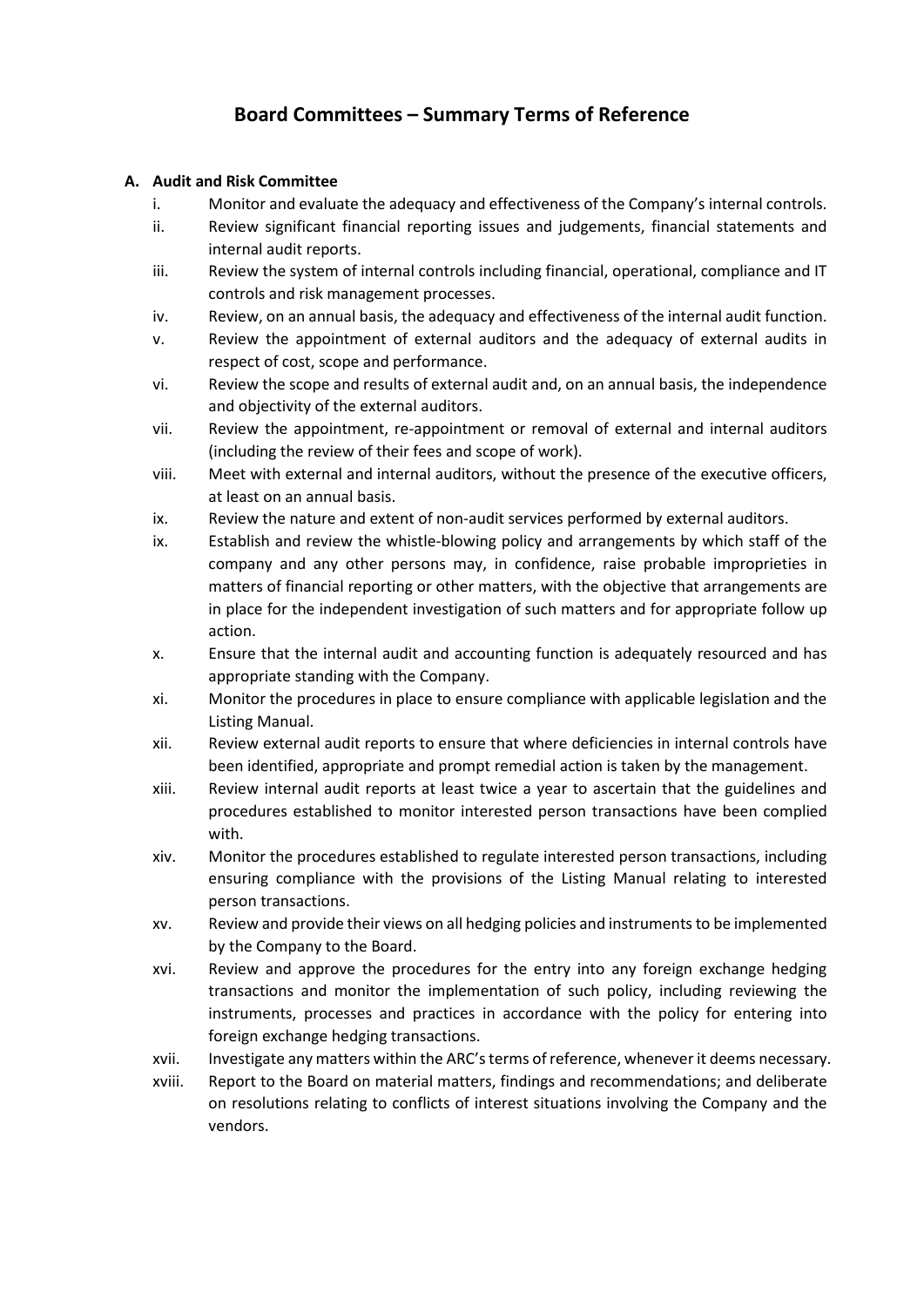## **B. Nomination Committee**

- i. Approve the appointment of CEO and other key management personnel and review the succession plans for Directors and key positions within the Company.
- ii. Review the effectiveness of the Board and the Board Committees and evaluate the performance and contribution of the Directors.
- iii. Review the training and development of the Board, key management personnel and talented executives within the Company.
- iv. Review and recommend candidates for appointments to the Board and the Board Committees (excluding the appointment of existing members of the Board to a Board Committee).
- v. Review and recommend nomination for re-appointment or re-election or renewal of appointment of the Director.
- vi. Determine if a Director is independent.
- vii. Assess each Director's contribution and performance and this may involve the following matters:
	- Attendance;
	- Preparedness;
	- Participation; and
	- Candour.
- viii. Recommend to the Board objective performance criteria for the purpose of evaluating the Board's performance as a whole and to implement performance evaluation established by the Board.
- ix. Evaluate the Board's performance as a whole.

# **C. Remuneration Committee**

- i. Review and recommend the remuneration framework for the Board and key management personnel.
- ii. Review and recommend the remuneration packages for each Director as well as the key management personnel.
- iii. Consider, review and approve and/or vary (if necessary) the entire specific remuneration package and service contract terms for each key management personnel (including salaries, allowances, bonuses, payments, options, benefits in kind, retirement rights, severance packages and service contracts) having regard to the executive remuneration policy within the Company.
- iv. Consider and approve termination payments, retirement payments, gratuities, ex-gratia payments, severance payments and other similar payments to key management personnel.
- v. Review the on-going appropriateness and relevance of executive remuneration policy and other benefit programmes.
- vi. Review and approve the design of all option plans, stock plans and/or other equity based plans.
- vii. Determine each year whether awards will be made under each of the equity plans.
- viii. Review and approve each award as well as the total proposed awards under each plan in accordance to the rules governing each plan.
- ix. Review, approve and keep under review performance hurdles and/or fulfilment of performance hurdles for each of the equity based plans.